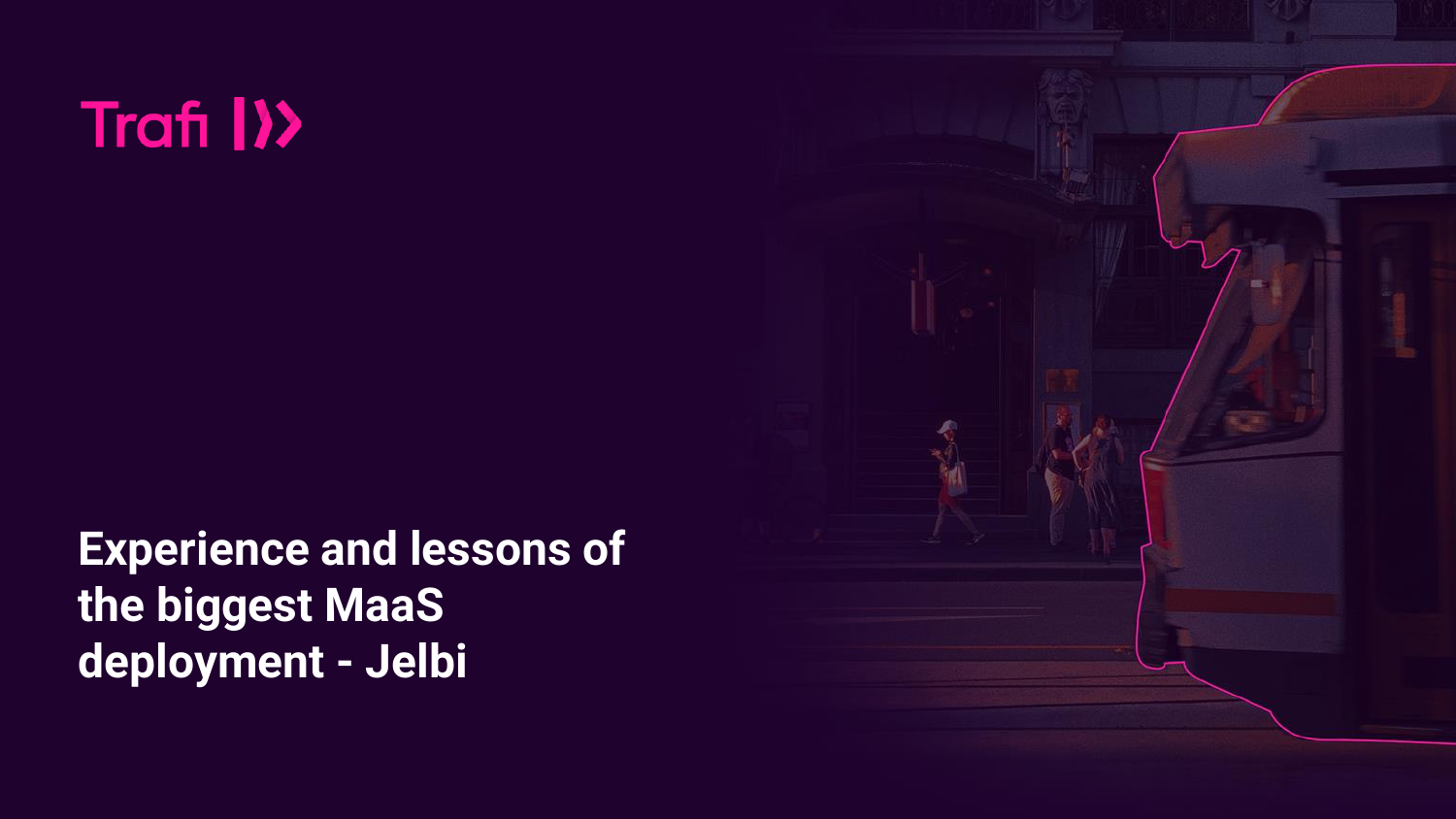# Instead of a key to a personal car, own a key to all urban transport

We believe in cities without personal cars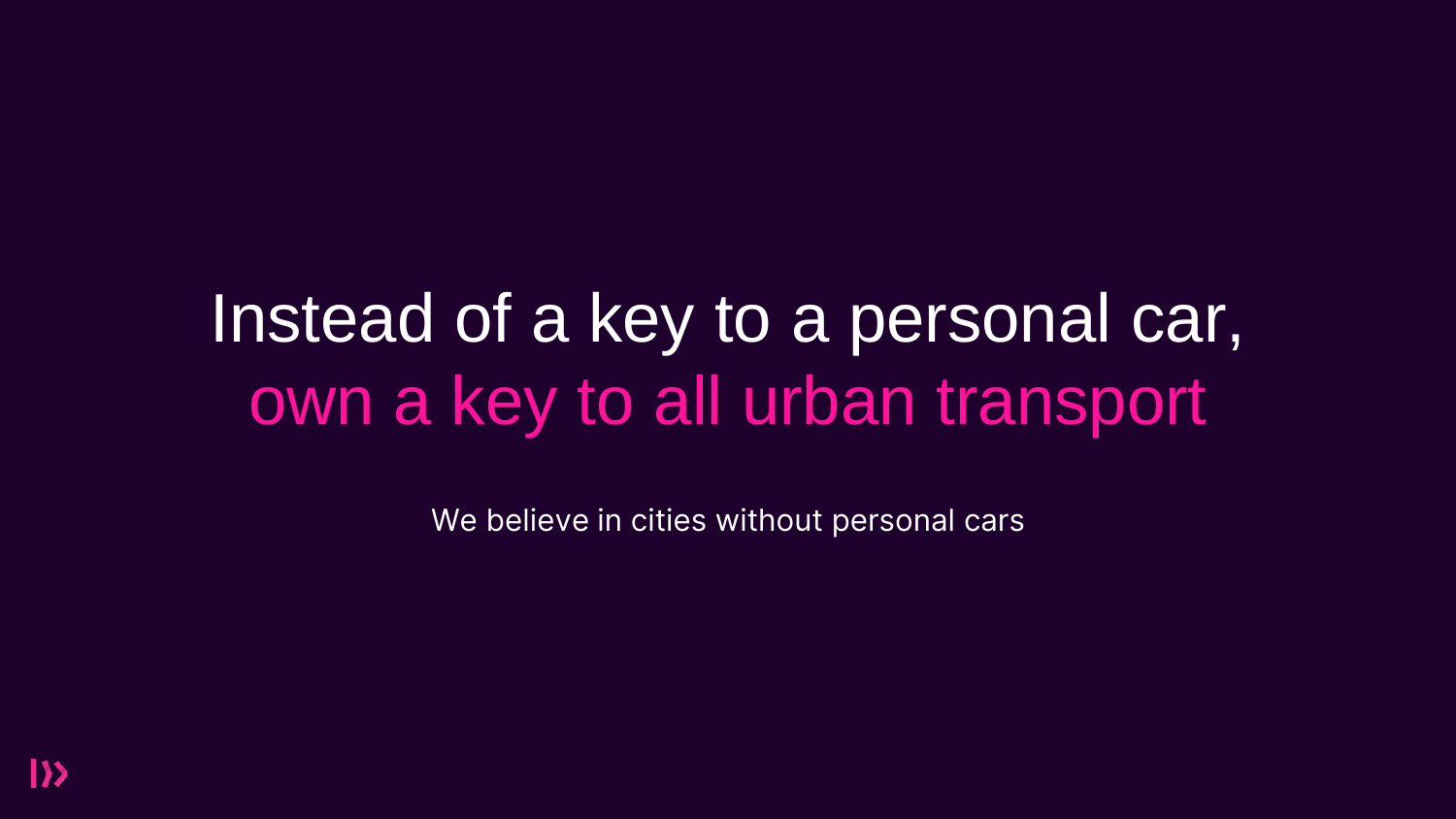



HQ in London. Tech Hub in Vilnius. Commercial Hub in Berlin.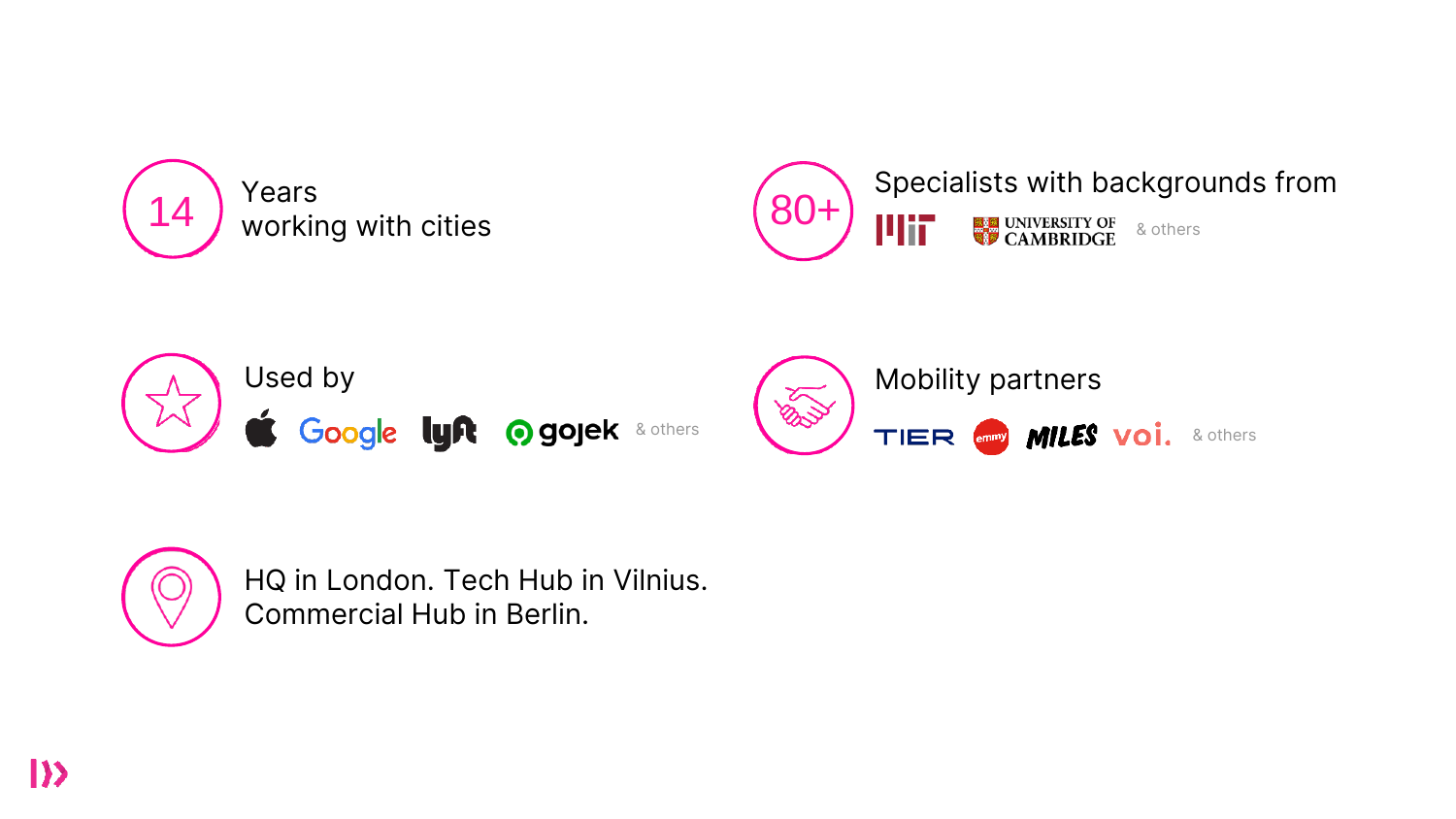# **Trafi MaaS Suite**

Let's connect your city's mobility services into a single citizen-centric solution



White-label Back office MaaS API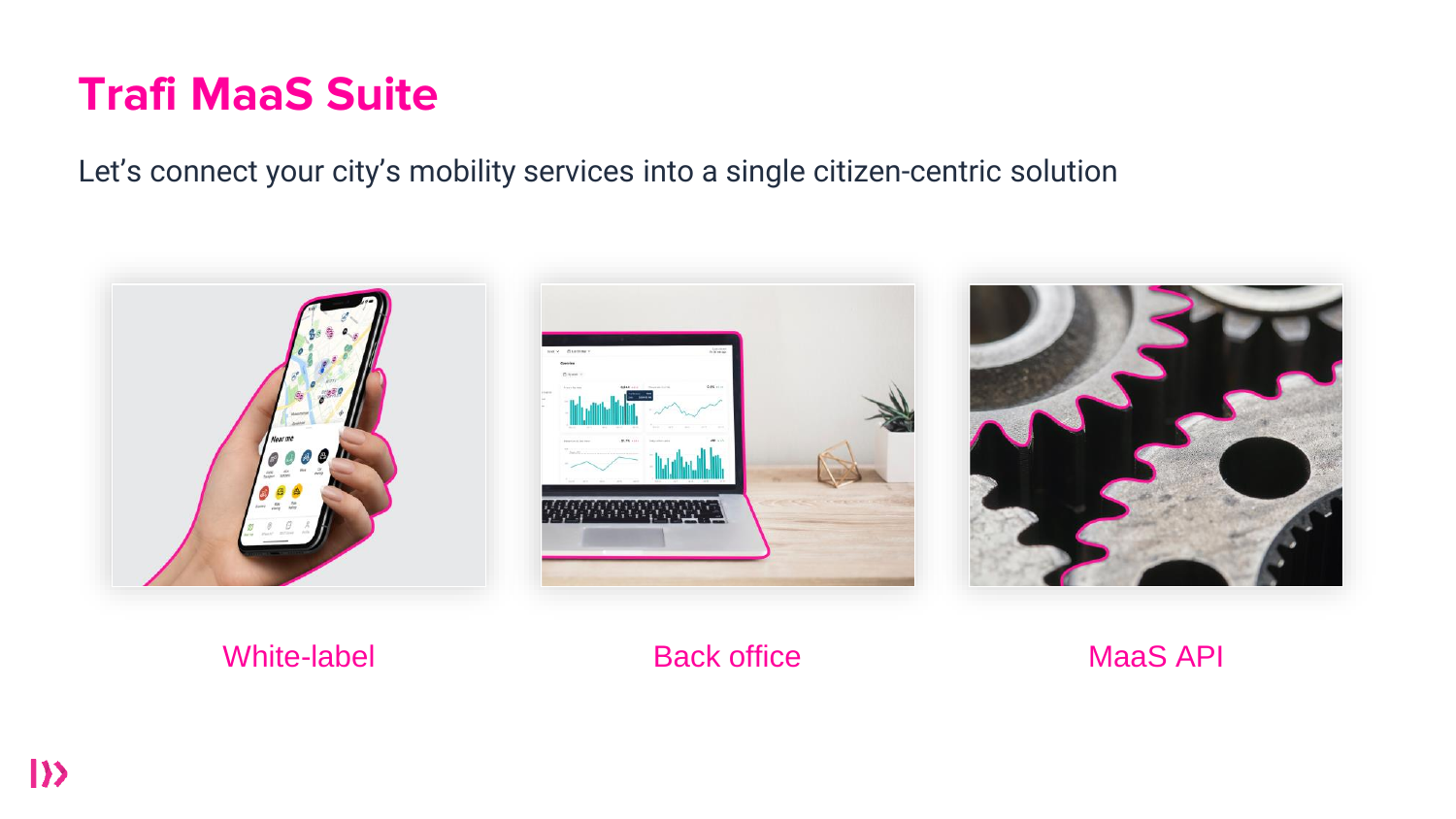## **Top european City-proven track records**



## **Biggest worldwide MaaS Expansion of largest city Biggest worldwide MaaS**

### **Launched September 2019**

7 MSPs + 15K vehicles + all PT integrated

4,5\*\*\*\*\*

**ED** SBB CFF FFS



## **1st nationwide MaaS**

### **Launched August 2020**

Joint venture between SBB and Swiss cities (Zurich, Basel, Bern) Payment subscriptions





# 5 **digital login services**

**Coming in October 2020** Connected to Munich city's SSO 8 MSPs + all PT integrated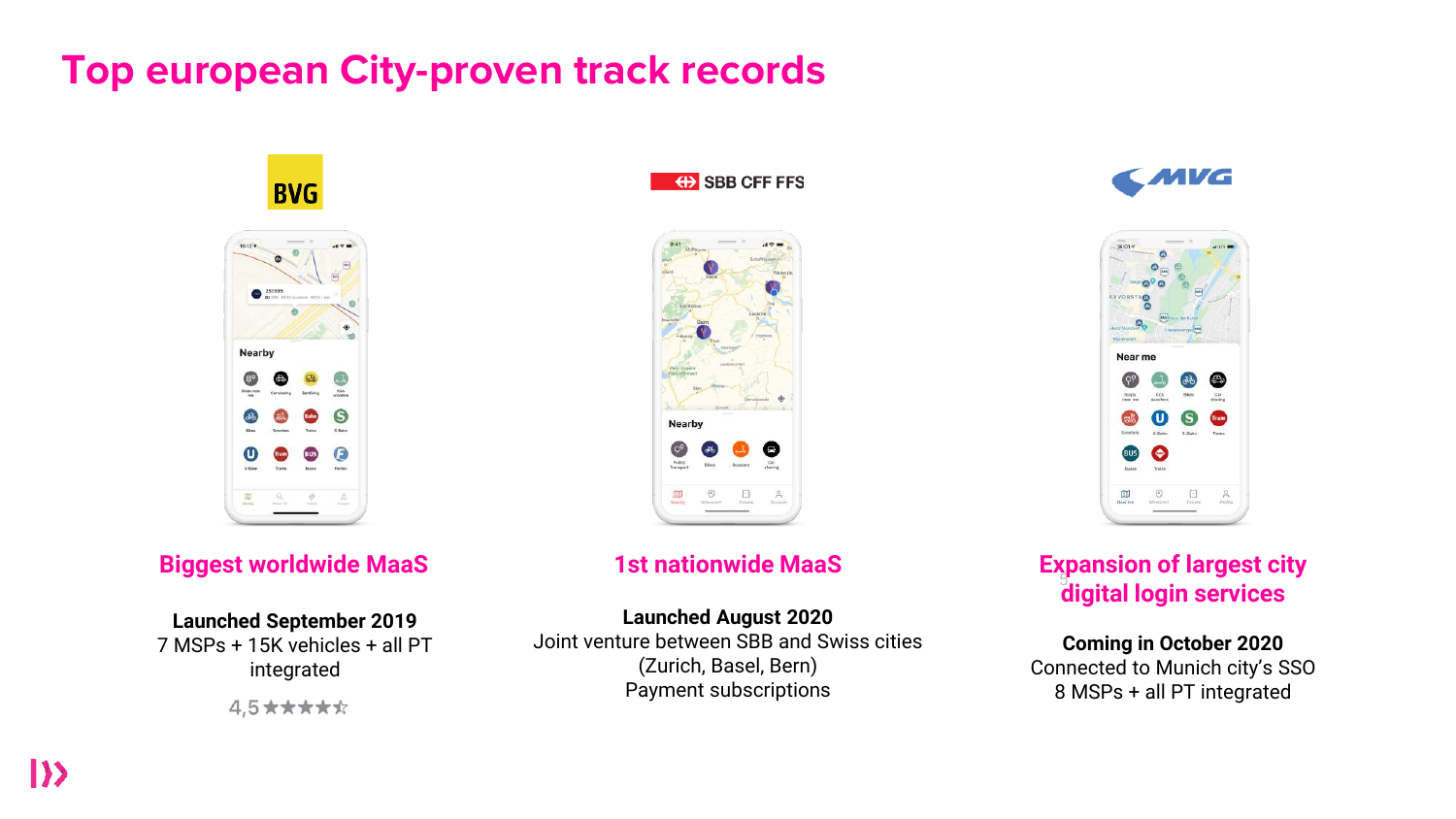## **World's biggest MaaS - 1 year in action BVG Jelbi, Berlin**

**107 350** PT tickets sold and breached 1 million revenue mark

**876 587 041** min ridden with shared mobility (2 years 1 month)

**7** modes and **15.5K** vehicles integrated

**69%** to **31%** Modal split PT to Shared mobility

**11%** using **>2** modes





AWARD **GESTALTUNG** 

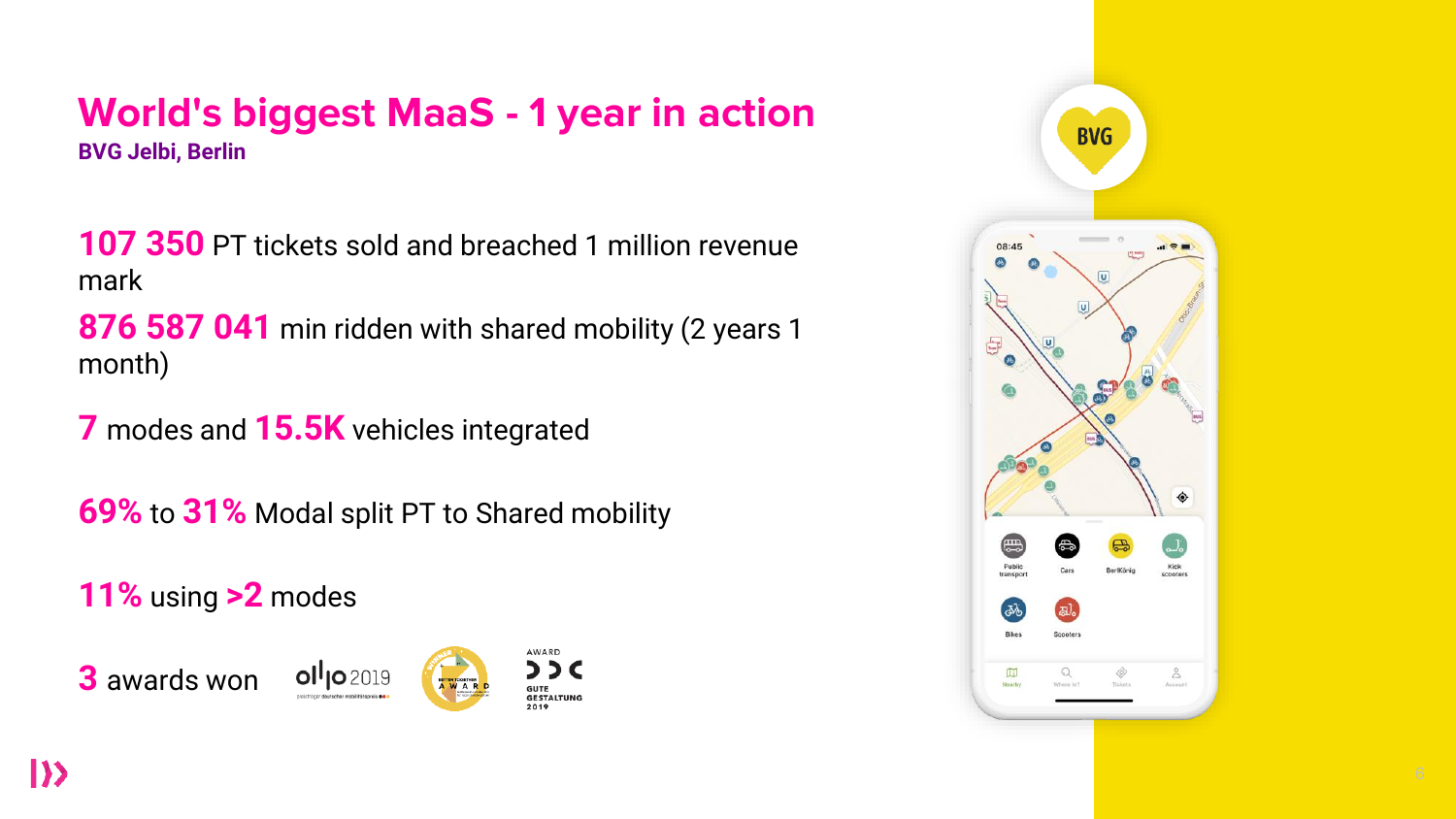## **Building strong user perspective is key to make MaaS work**



#### #feedback jelbi ☆

- Comments without emojis come from in-app feedback form accessible f...

#### Today  $\vee$



from iOS version 1255 on Sunday, 13 September 2020 20

from iOS version 1255 on Sunday, 13 September 2020 20

trom Android version 3171663 on Sunday, 13 September (Europe/Berlin)

#### Jelbi APP 3:37 AM

from iOS version 1255 on Sunday, 13 September 2020 23

Jelbi APP 9:42 AM

from iOS version 1255 on Monday, 14 September 2020 0

Jelbi APP 12:37 PM

from And

(Europe/Berlin)

Comment from Android version 3171663 on Monday, 14 Sep

(Europe/Berlin): Bis jetzt - bip 1 时 **Jelbi** APP written from iO

Translate

**3000**

feedback

14 September 2020 0

Monday, 14 Septembe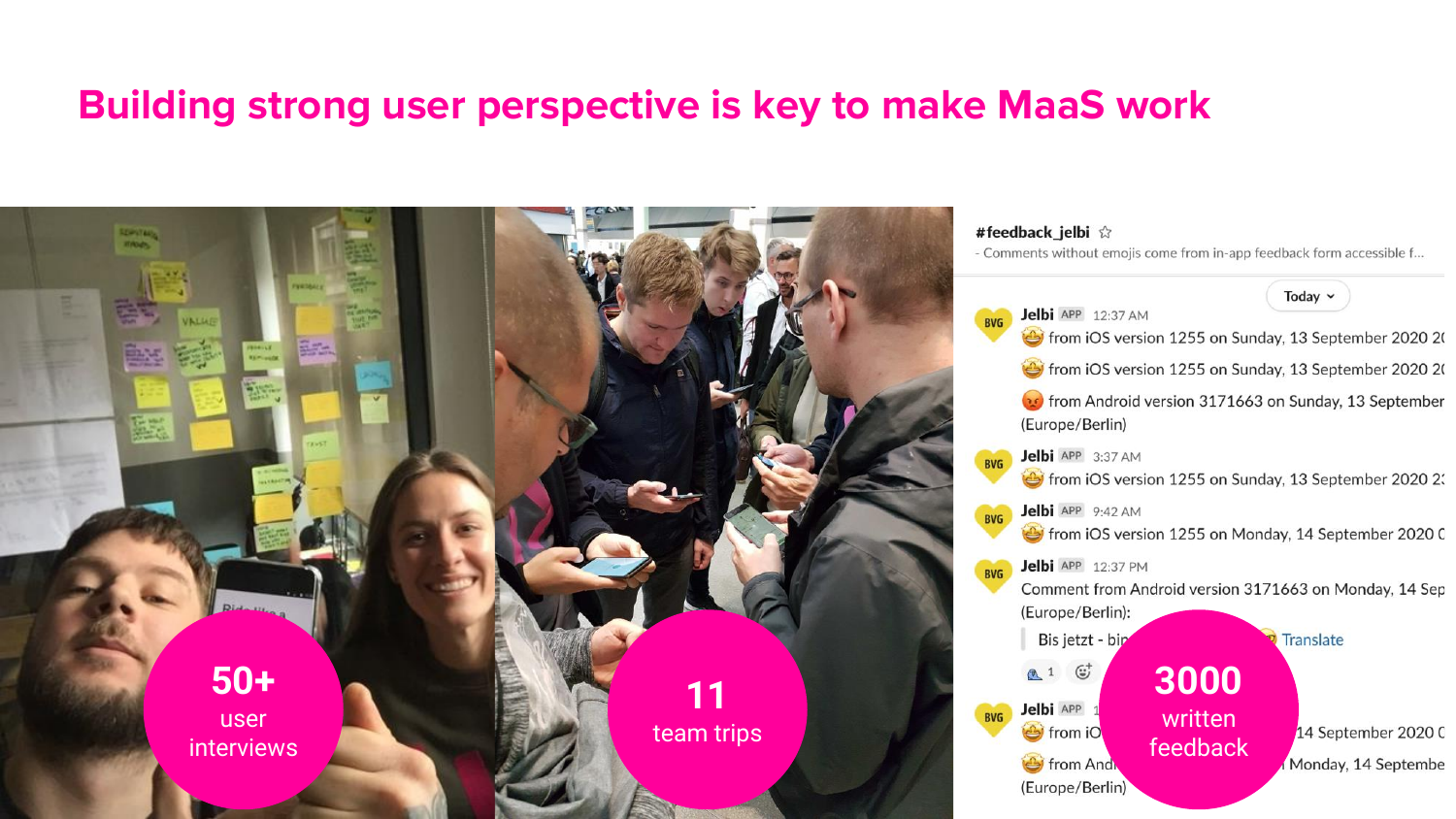## **List of fundamentals is long and it is essential to deliver it all**



- Frictionless onboarding
- Completeness of MSPs offering
- Accuracy of routing results
- Completeness and reliability of public transport information
- Support quality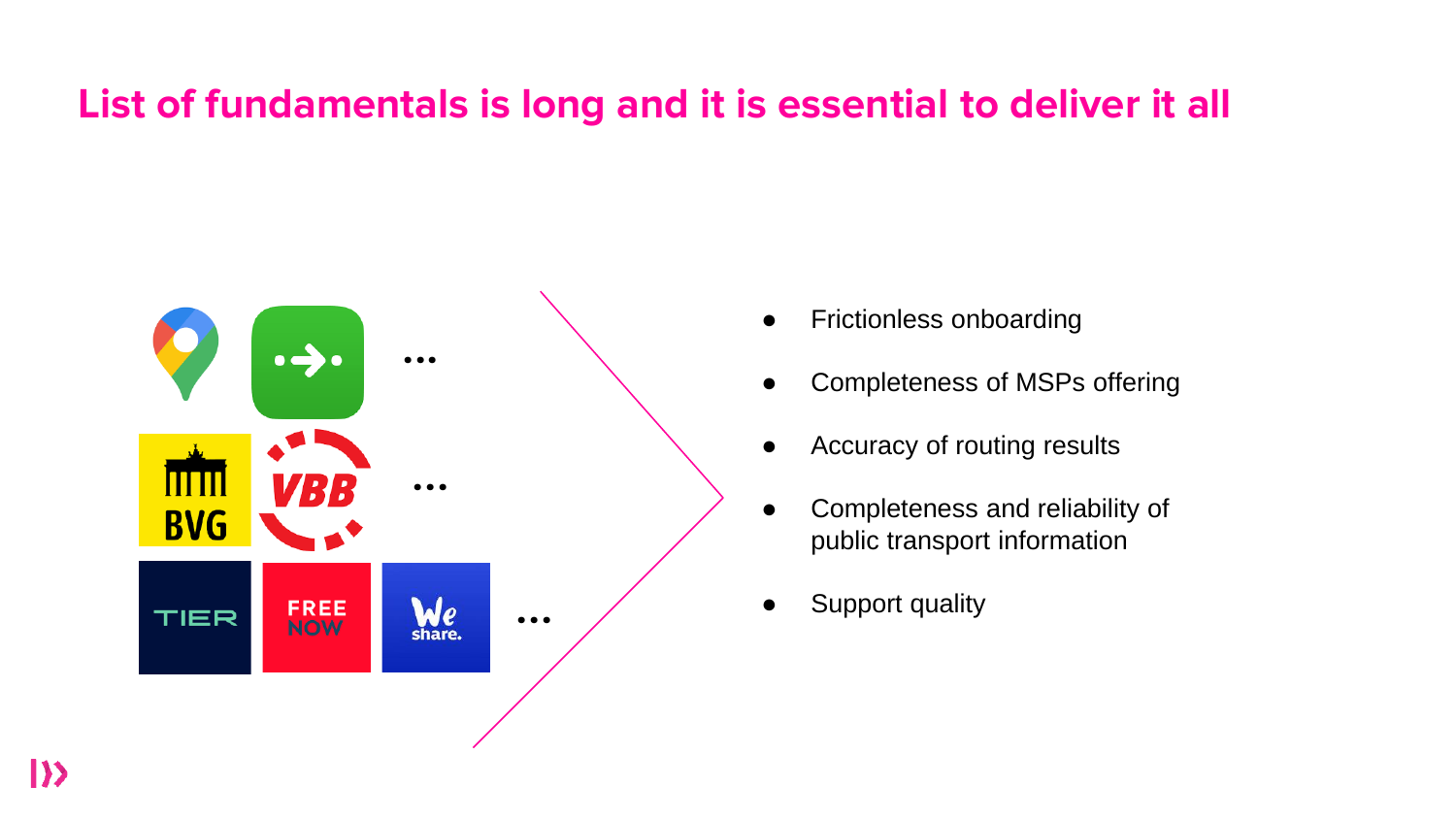## **Building unique value on top of strong fundamentals**

## **Mobility budgets for corporates**

Provide **companies** an easy way to promote different and more sustainable modes of mobility to their employees

Allow **employees** to flexibly choose between different modes of transportation that would be covered by their employer.